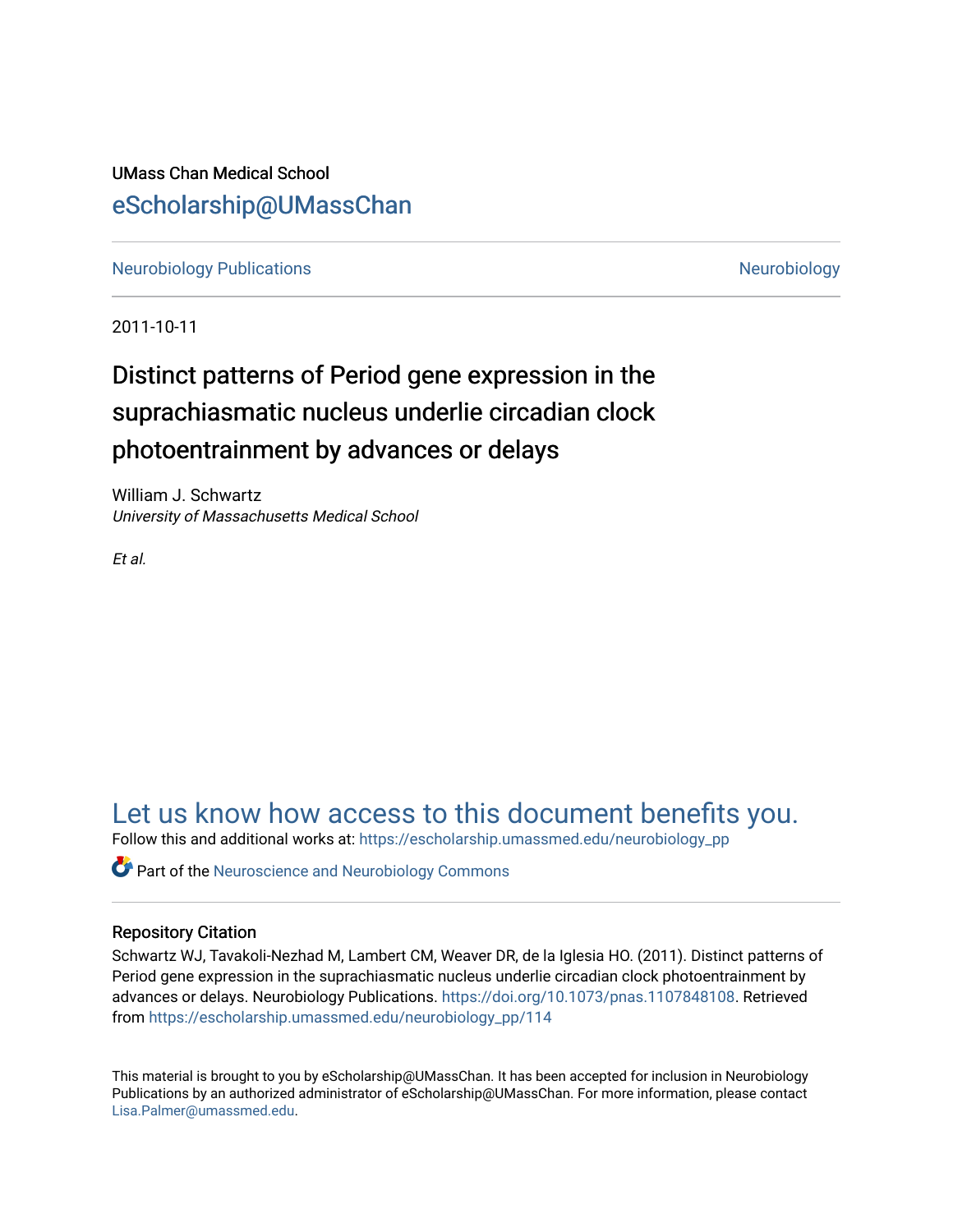# Distinct patterns of Period gene expression in the suprachiasmatic nucleus underlie circadian clock photoentrainment by advances or delays

William J. Schwartz<sup>a,1</sup>, Mahboubeh Tavakoli-Nezhad<sup>a</sup>, Christopher M. Lambert<sup>b</sup>, David R. Weaver<sup>b</sup>, and Horacio O. de la Iglesia<sup>c,1</sup>

Departments of <sup>a</sup>Neurology and <sup>b</sup>Neurobiology, University of Massachusetts Medical School, Worcester, MA 01655; and <sup>c</sup>Department of Biology, University of Washington, Seattle, WA 98195

Edited by Michael Rosbash, Howard Hughes Medical Institute, Waltham, MA, and approved September 9, 2011 (received for review May 19, 2011)

The circadian clock in the mammalian hypothalamic suprachiasmatic nucleus (SCN) is entrained by the ambient light/dark cycle, which differentially acts to cause the clock to advance or delay. Light-induced changes in the rhythmic expression of SCN clock genes are believed to be a critical step in this process, but how the two entrainment modalities—advances vs. delays—engage the molecular clockwork remains incompletely understood. We investigated molecular substrates of photic entrainment of the clock in the SCN by stably entraining hamsters to T cycles (non–24-h light/ dark cycles) consisting of a single 1-h light pulse repeated as either a short (23.33-h) or a long (24.67-h) cycle; under these conditions, the light pulse of the short cycle acts as "dawn," whereas that of the long cycle acts as "dusk." Analyses of the expression of the photoinducible and rhythmic clock genes Period 1 and 2 (Per1 and Per2) in the SCN revealed fundamental differences under these two entrainment modes. Light at dawn advanced the clock, advancing the onset of the Per1 mRNA rhythm and acutely increasing mRNA transcription, whereas light at dusk delayed the clock, delaying the offset of the Per2 mRNA rhythm and tonically increasing mRNA stability. The results suggest that the underlying molecular mechanisms of circadian entrainment differ with morning (advancing) or evening (delaying) light exposure, and such differences may reflect how entrainment takes place in nocturnal animals under natural conditions.

circadian synchronization | circadian clock resetting | light entrainment

A fundamental feature of the circadian clock that regulates daily behavioral and physiological rhythmicity is its entrainment to the environmental cycle of light and darkness. By matching the clock's endogenous ("free-running") period to that of the ambient day/night cycle, entrainment ensures that the phase relationship between clock and external day remains stable over time, thereby synchronizing body rhythms to local time. Light is the clock's preeminent entraining cue (Zeitgeber), and the clock responds to light by changing its angular velocity and shifting its phase. To match its oscillation to that of the Zeitgeber, the clock can increase its velocity and advance its phase if the clock's freerunning period is too long, or it can decrease its velocity and delay its phase if its free-running period is too short (1, 2).

In mammals, the master circadian clock is located in the suprachiasmatic nucleus (SCN) in the anterior hypothalamus (3). The SCN is composed of multiple, coupled single-cell circadian oscillators (4), and analyses of induced and spontaneous mutations, gene sequence homologies, and protein-protein interactions have identified candidate regulatory molecules and biochemical processes that are likely to constitute the basic intracellular oscillatory mechanism (5). Genes at the core of the clock function within autoregulatory feedback loops, with proteins rhythmically suppressing the transcription of their own mRNAs. When the basic helix–loop–helix transcription factors CLOCK (or NPAS2) and BMAL1 dimerize and bind to E-box enhancer elements, the transcription of the Period (Per1, Per2, and Per3) genes is activated. PER proteins accumulate in the cytoplasm, are regulated through their phosphorylation and their association with proteins encoded by the Cryptochrome (Cry1 and  $C_{\text{IV}}$ ) genes, and translocate to the nucleus to negatively regulate their own transcription by interfering with the activity of the CLOCK:BMAL1 dimers. PER2 and Rev-erb-α proteins are part of a second feedback loop that regulates rhythmic Bmal1 gene transcription. Photic entrainment of the clock must impact the activities or levels of the molecular components of these loops, and the induction of Per1 and Per2 gene expression is believed to be a critical step in this process (for references and discussion, see ref. 6), but the precise mechanisms underlying shifts of the phase of the clock or changes in its velocity are not certain.

Here we report our analysis of molecular substrates of entrainment in the SCN of animals photically entrained to T cycles, i.e., non–24-h Zeitgeber cycles. We have used a previously described paradigm (7, 8) in which circadian locomotor (wheel running) activity of Syrian hamsters can be stably entrained by a single 1-h light pulse repeated as a T cycle that is either shorter or longer than 24 h by 40 min per cycle. As shown in Fig. 1, the light pulse in the short (23.33-h) or long (24.67-h) cycle falls at a different phase of the clock's oscillation to attain steady-state entrainment, specifically as a phase-advancing/period-accelerating pulse acting as the short cycle's "dawn" (following the locomotor bout for the nocturnally active hamster) or as a phase-delaying/ period-decelerating pulse acting as the long cycle's "dusk" (preceding the locomotor bout). To determine how differential entrainment by a morning or an evening light pulse affects SCN clock genes, we analyzed the expression of the rhythmic, photoinducible genes Per1 and Per2 in groups of hamsters killed at different phases of these cycles. Our results indicate that Per gene expression patterns differ under entrainment to short or long T cycles, and suggest that distinct molecular mechanisms underlie these contrasting entrainment modes.

#### Results

Differential Phase of Entrainment to Short and Long T Cycles. The different patterns of entrainment to short and long T cycles shown in Fig. 1 are predicted by entrainment theory and previously confirmed in several species, including Syrian hamsters (7, 9, 10). To collect and compare data from groups of animals entrained to these two schedules, we converted time (in hours) to degrees of arc, where one circadian cycle equals 360° (thus, 1° is

Author contributions: W.J.S., D.R.W., and H.O.d.l.I. designed research; W.J.S., M.T.-N., C.M.L., D.R.W., and H.O.d.l.I. performed research; C.M.L. and D.R.W. contributed new reagents/analytic tools; W.J.S., D.R.W., and H.O.d.l.I. analyzed data; and W.J.S., D.R.W., and H.O.d.l.I. wrote the paper.

The authors declare no conflict of interest.

This article is a PNAS Direct Submission.

<sup>&</sup>lt;sup>1</sup>To whom correspondence may be addressed. E-mail: [William.Schwartz@umassmed.edu](mailto:William.Schwartz@umassmed.edu) or [horaciod@uw.edu.](mailto:horaciod@uw.edu)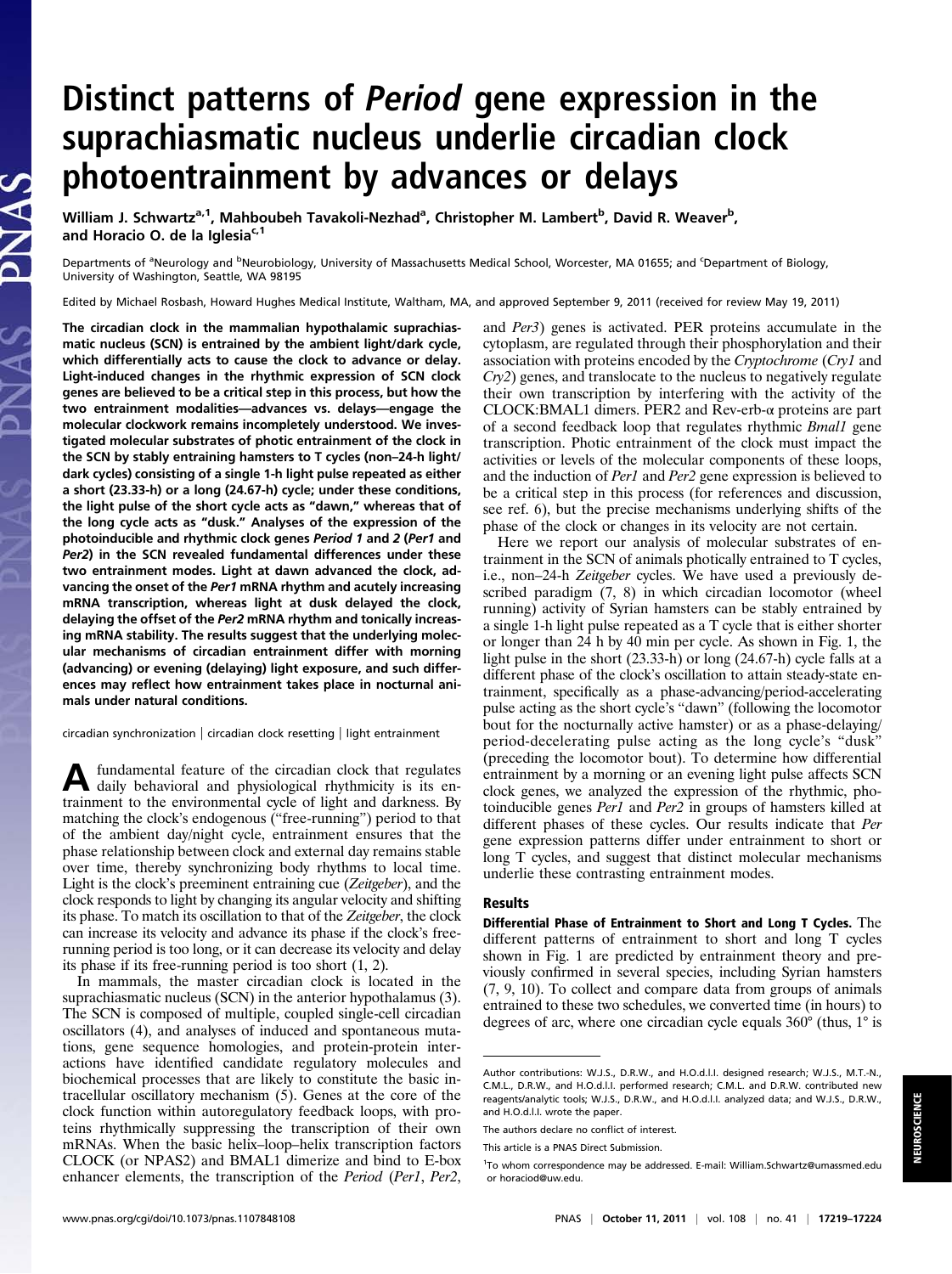

Fig. 1. T-cycle entrainment by advances or delays in Syrian hamsters. (Left) Representative double-plotted actogram of wheel-running for an animal entrained to a 1-h light pulse (white diagonal bar) every 23.33 h; the light pulse falls in the late subjective night (as dawn, at the end of the locomotor activity bout). (Right) Representative actogram of wheel-running for an animal entrained to a 1-h light pulse every 24.67 h; the light pulse falls in the early subjective night (as dusk, at the beginning of the locomotor activity bout). Note that under both T cycles, time 0° corresponds to the end of subjective night.

∼0.0648 h for animals in the short 23.33-h T cycle and 0.0685 h for animals in the long 24.67-h T cycle). By convention for nocturnally active animals, 0° represents dawn (following the subjective night, coinciding with the end of the light pulse in the short T cycle) and 180° represents dusk (preceding the subjective night, coinciding with the end of the light pulse in the long T cycle; Fig. 1). Adult male hamsters entrained to these cycles were killed in groups at 45° intervals across the circadian cycle  $(n = 3$ animals at each of eight time points for each T-cycle group, with time points from 0° to 135° designated as subjective day and those from 180° to 315° as subjective night), and their brains were cut and SCN tissue sections processed for in situ hybridization using  $35$ S-labeled antisense cRNA probes and film autoradiography.

To first verify that the opposite phases of locomotor rhythmicity in the short and long T cycles actually reflected opposite phases of the circadian system as a whole, and to validate our subjective day and subjective night phase assignments, we checked two additional rhythms in the killed animals. We assayed levels of the nocturnally produced hormone melatonin in pineal glands (Fig. 24) and mRNA levels of SCN *Bmal1* (known to be photo-insensitive and rhythmically higher during the night than the day) by in situ hybridization of SCN tissue sections (Fig. 2B). These temporal profiles confirmed that the light pulse in the 23.33-h T cycle acts as dawn, marking the end of the subjective night and beginning of subjective day; and that the light pulse in the 24.67-h T cycle acts as dusk, marking the end of the subjective day and beginning of subjective night. Thus, it is the locomotor activity bout that is phased differently in the two T cycles, with offset at dawn in the 23.33-h T cycle and onset at dusk in the 24.67-h T cycle. Comparison of melatonin levels from glands pooled from subjective day with those from subjective night confirmed a significant rhythm in both T-cycle groups, with higher levels during the night ( $P < 0.002$  and  $< 0.03$  for 23.33-h and 24.67-h groups, respectively; Student  $t$  test; Fig. 2A). Similarly, there was a significant subjective day/night rhythm in SCN Bmal1 levels, with higher levels during the night ( $P < 0.02$  and  $< 0.0001$  for 23.33-h and 24.67-h groups, respectively; Student  $t$  test; Fig. 2B).

Last, to demonstrate that animals were actually entrained to the short and long T cycles, a separate set of entrained animals was released into constant darkness (DD); upon release into DD, the phase of the free-running locomotor rhythm was pre-



Fig. 2. Characterization of T-cycle entrainment by advances or delays. (A) Pineal melatonin content of glands pooled from animals entrained to either the 23.33-h or the 24.67-h T cycle and killed during subjective day (at 0°, 45°, 90°, and 135°) or subjective night (at 180°, 225°, 270°, and 315°; n = 2–3 animals per time point for each T-cycle group, as a few glands were lost at some time points; mean  $\pm$  SEM). Temporal profiles (Left) and subjective day and subjective night pools (Right) show higher levels during the night for both T-cycle groups; as expected, levels were high at 0° for the 24.67-h but not for the 23.33-h T-cycle group, due to the acute suppressive effect of light at dawn on melatonin production.  $*P < 0.002$ ;  $^{\dagger}P < 0.03$ ; Student t test. (B) SCN Bmal1 relative mRNA levels of tissue sections pooled from animals entrained to either the 23.33-h or the 24.67-h T cycle and killed during subjective day or subjective night ( $n = 3$  animals per time point for each T cycle). Temporal profiles (Left) and subjective day and subjective night pools (Right) show higher levels during the night for both T-cycle groups.  $*P < 0.02$ ;  $^{\dagger}P < 0.0001$ ; Student t test. (C Left) Representative actogram of an animal entrained to the 23.33-h T cycle that upon release into constant darkness (arrow) shows a free-running period that is shorter than 24 h but longer than the previous entraining cycle. (Right) Representative actogram of an animal entrained to a 24.67-h T cycle that upon release into constant darkness (arrow) shows a free-running period that is longer than 24 h and similar to the previous entraining cycle. In both cases the solid line marks the onset of activity during entrainment, and the dotted line the extrapolated onset after release into constant darkness.

dicted by the phase under entrained conditions for both the 23.33-h and 24.67-h T cycles (Fig. 2C), confirming true entrainment. Of note, the free-running period in DD  $(\tau)$  showed prominent aftereffects of the previous entraining cycle, i.e., it was relatively short in the 23.33-h T-cycle group  $(23.58 \pm 0.03 \text{ h})$ ,  $n = 3$ ) and relatively long in the 24.67-h T-cycle group (24.58  $\pm$ ) 0.04 h,  $n = 4$ ) compared with the species-typical  $\tau$  close to 24 h (as documented in the literature over the past few decades) (11, 12). Interestingly,  $\tau$  was statistically indistinguishable from the period of the previous T cycle for the 24.67-h animals (95% confidence interval for  $\tau$  of 24.45–24.71 h) but not for the 23.33-h animals (23.45–23.70 h).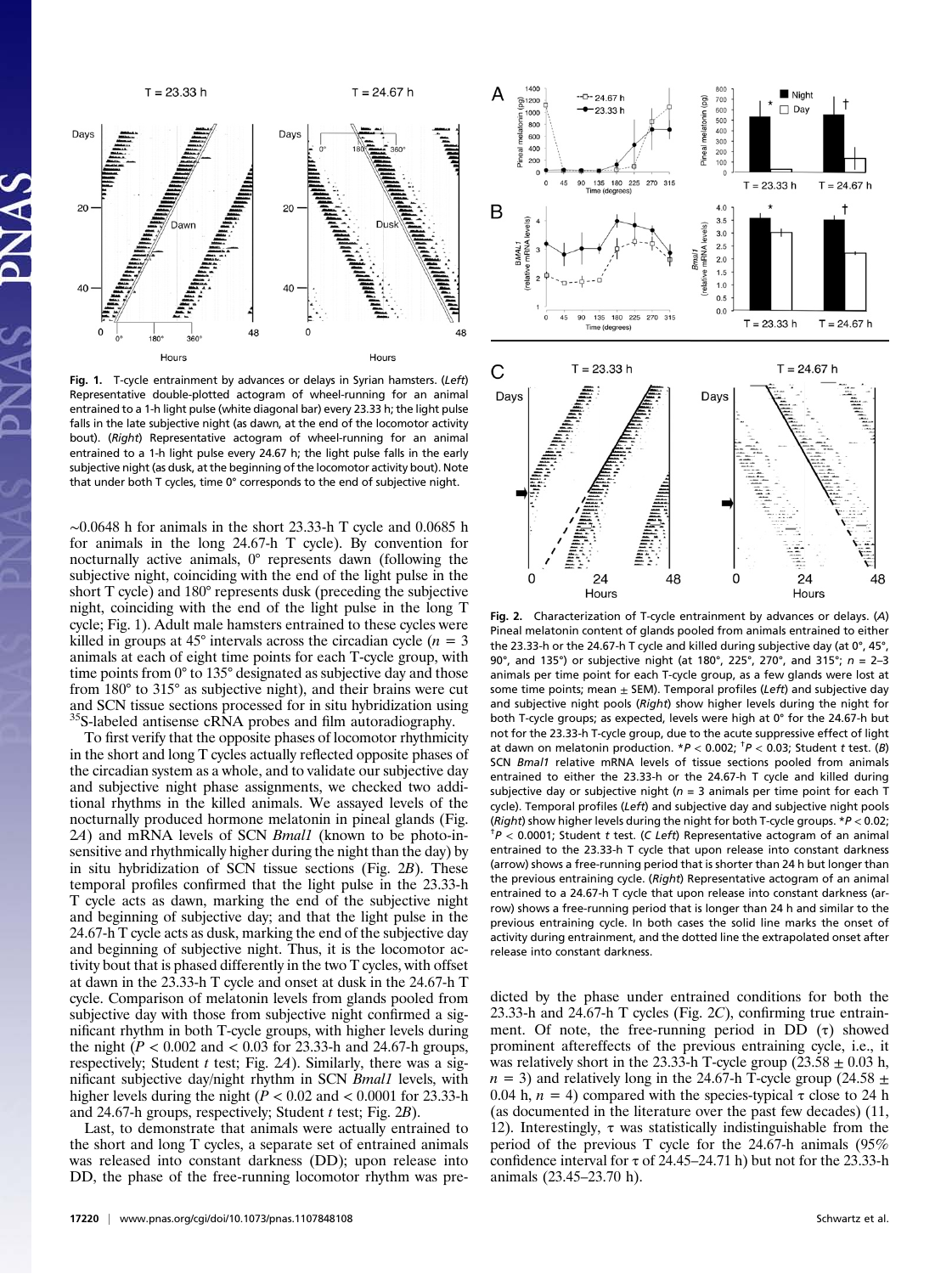

Fig. 3. Expression of the clock genes Per1 and Per2 in the SCN under stable entrainment to 23.33-h (Upper) or 24.67-h (Lower) T cycles. Representative autoradiograms of SCN-level coronal hypothalamic sections from animals killed at the indicated time point relative to the dawn (0° for T = 23.33 h) or the dusk (180° for T = 24.67 h) light pulse (L within gray square) and hybridized with radiolabeled riboprobes for each transcript using exonic probes.

SCN Per1 and Per2 mRNA Rhythms During Photoentrainment to T Cycles. Fig. 3 shows representative SCN coronal tissue sections from animals killed at 45° intervals and processed for Per1 and Per2 by in situ hybridization. As expected, SCN Per1 and Per2 mRNA levels were rhythmic in both short and long T-cycle groups, with relatively higher levels during the subjective day than subjective night, but with notable differences in localization and timing. During the 23.33-h T cycle, Per1 expression was high at 0°, with elevated signal in discrete dorsomedial and ventrolateral SCN subregions; by 45° the signal encompassed the entire dorsoventral extent of the SCN; and by 135° it was clearly present but diminished. Expression of Per2 lagged Per1, first clearly appearing at 45°, but last visible (like Per1) at 135°. During the 24.67-h T cycle, Per1 was also relatively high at 0°, but elevated signal was not seen in the ventrolateral subregion; over the course of the day the signal encompassed the full extent of the SCN and was last visible at 135°. Again, increased expression of Per2 lagged Per1, first clearly appearing at 45°, but its expression was extended (unlike Per1) to the end of the dusk light pulse at 180° and remained present but diminished at 225°. A semiquantitative analysis of these temporal patterns for the whole SCN is shown in Fig. 4. There was no difference in either the



We determined the photic dependence of Per1 expression at the end of the light pulse at 0° during 23.33-h T-cycle entrainment (dawn) and of Per2 expression at the end of the light pulse at 180° during 24.67-h T-cycle entrainment (dusk). A separate set of entrained animals was killed at 0° or 180°, either at the end of the entraining light pulses or at the same circadian phases but with the lights not turned on  $(n = 3$  for each group). As illustrated in Fig. 5, dawn expression of Per1 at 0° during the 23.33-h T cycle did depend on the presence of light, especially and predictably in the ventral subregion, but, surprisingly, dusk expression of Per2 at 180° during the 24.67-h T cycle did not. Relative OD measurements of dawn Per1 in the ventral and dorsal SCN with lights on were significantly greater than with lights off ( $P = 0.002$  and 0.009, respectively, two-tailed Student t test), whereas measurements of dusk Per2 in the two SCN subdivisions were no different in the presence or absence of light  $(P = 0.12$  and 0.28, respectively, two-tailed Student t test).

Acute Nighttime Photic Induction of SCN Per1 and Per2 mRNA During T-Cycle Entrainment. Our data indicate that entrainment to short or long T cycles differentially affects rhythmic SCN Per1 and Per2 gene expression. The dawn  $(0^{\circ})$  light pulse of the 23.33-h T cycle acutely induced Per1 mRNA. Though the dusk (180°) light pulse of the 24.67-h T cycle did not acutely induce Per2 mRNA, entrainment of the clock to the long T cycle somehow altered Per2 steady-state regulation, resulting in a Per2 rhythm with increased mRNA levels during subjective day and with an extended duration of elevation. To probe the state of the circadian system under entrainment to each of the T cycles, we analyzed the dynamics of Per gene expression after a light pulse administered in the middle of the subjective night, when gene expression was low (Fig. 4); subjective-night light pulses are known to acutely induce Per1 and Per2 gene expression with different temporal profiles (13–16). An additional set of animals was entrained to short or long T cycles and then exposed to a single 30-min light pulse at 270°; animals were killed in groups ( $n = 3$  animals at each of six time points for each T-cycle group), and their brains were cut and SCN tissue sections processed for in situ hybridization using film autoradiography and <sup>35</sup>S-labeled antisense cRNA probes against Per1 and Per2 intronic and exonic sequences. Because splicing of introns from heteronuclear mRNA is relatively rapid, a rise in hybridization signal with the intronic probe likely reflects de novo synthesis of immature transcript; however, elevated



Fig. 4. Expression levels of Per1 (Left) and Per2 (Right) in the SCN under stable entrainment to 23.33-h or 24.67-h T cycles. Values represent the mean  $\pm$  SEM (n = 3 for each time point and each T cycle) of the OD within the whole SCN, normalized to the OD within the surrounding hypothalamus. Both the duration and the amplitude of rhythmic Per2 expression were greater under the 24.67-h than under the 23.33-h T cycle; twoway ANOVA yielded a significant effect of time, of T-cycle group, and of the interaction (see text). Also shown are the mean locomotor activity bout durations and phases for animals in the 23.33-h (black bar) and 24.67-h (white bar) T-cycle groups. L within gray square indicates the phase of the 1-h light pulse.  $*P = 0.05$ , post hoc Student t test contrasts.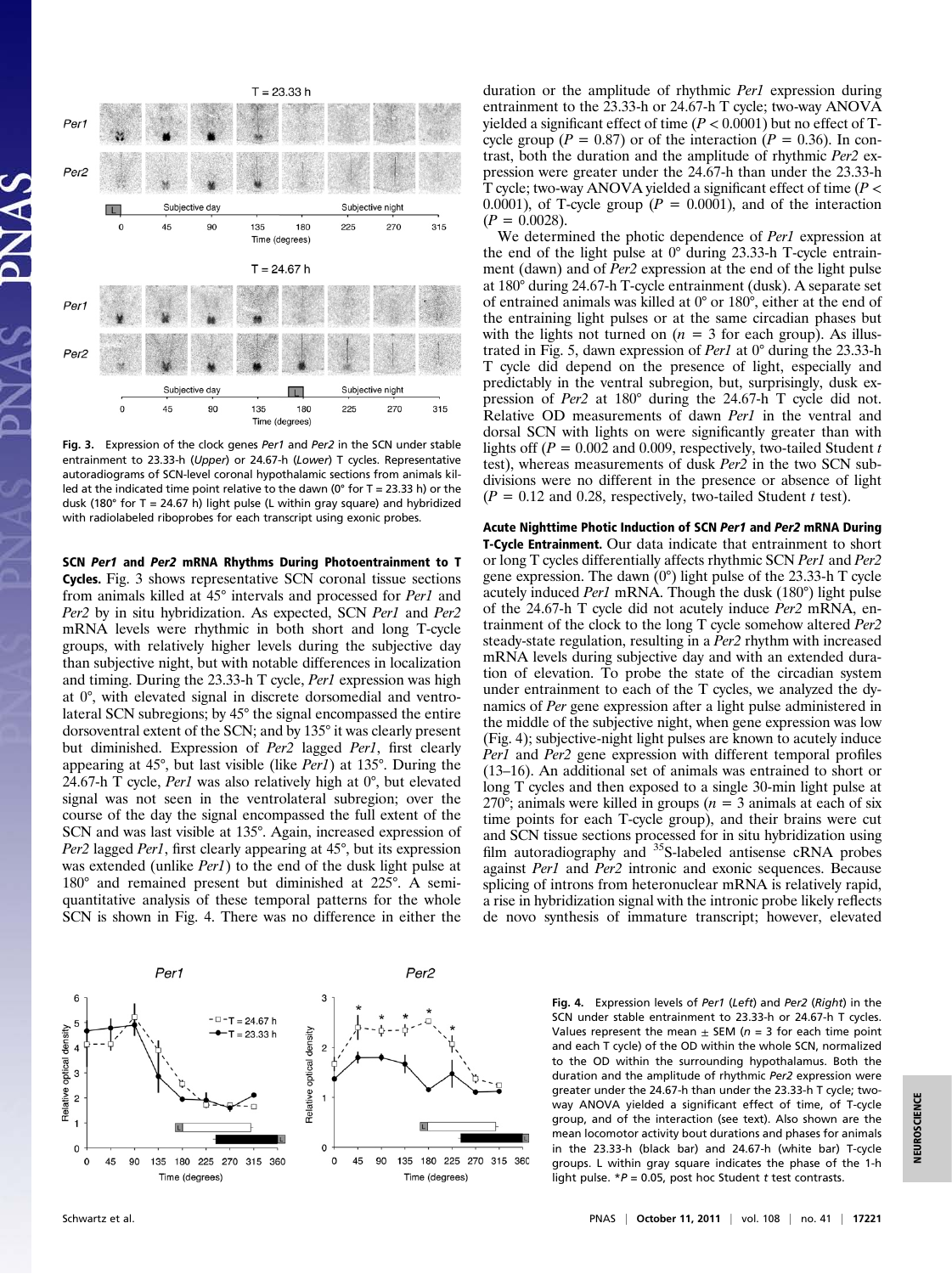

Fig. 5. Differential dependence of SCN Per1 and Per2 expression on the presence of light. (Upper) Representative autoradiograms of SCN-level coronal hypothalamic sections from an animal killed immediately after the light pulse under a 23.33-h T cycle (+) or at the same circadian phase after the light pulse was not presented (−). Relative OD measurements for Per1 in the ventral and dorsal SCN with lights on were significantly greater than with lights off (see text), and ventral expression of Per1 (arrow) was absent when the light pulse was not presented ( $n = 3$  for lights-on and lights-off groups; ventral, 1.50  $\pm$  0.05 lights on vs. 1.15  $\pm$  0.02 lights off; dorsal, 1.78  $\pm$  0.03 lights on vs. 1.52  $\pm$  0.03 lights off; mean  $\pm$  SEM). (Lower) Representative autoradiograms of SCN-level coronal hypothalamic sections from an animal killed immediately after the light pulse under a 24.67-h T cycle (+) or at the same circadian phase after the light pulse was not presented (–). Relative OD measurements for Per2 were not significantly different in the presence or absence of light (see text;  $n = 3$  for lights-on and lights-off groups; ventral, 2.36  $\pm$  0.09 lights on vs. 1.99  $\pm$  0.12 lights off; dorsal, 2.84  $\pm$  0.29 lights on vs.  $2.47 \pm 0.06$  lights off).

exonic expression without concomitantly elevated intronic expression suggests increased stability of mature transcript. The subjective-night light pulse induced both Per1 and Per2 gene expression in the SCN as measured by both probes, and a semiquantitative analysis of the temporal pattern of increased expression is plotted in Fig. 6, normalized for each probe as the relative change from baseline at time 0 in darkness. For the Per1 exonic probe, two-way ANOVA yielded no effect of T-cycle

group ( $P = 0.13$ ), but there was an effect of time ( $P < 0.0001$ ) and of the interaction ( $P < 0.03$ ); the peak increase in hybridization signal occurred earlier at 60 min under the 24.67-h T cycle and later at 120 min under the 23.33-h T cycle (Fig. 6A). For the *Per1* intronic probe, there was a significant effect of Tcycle group ( $P = 0.001$ ), of time ( $P < 0.0001$ ), and of the interaction  $(P < 0.03)$ , with elevated expression at later time points under the 23.33-h T cycle (Fig. 6C). For the Per2 exonic probe, there was a significant effect of T-cycle group ( $P = 0.01$ ) and of time ( $P < 0.0001$ ), but no effect of the interaction ( $P = 0.24$ ); hybridization signal continued to increase after the light pulse even to include the last time point (Fig. 6B). However, for the Per2 intronic probe, there was a significant effect of time only  $(P < 0.03)$ , with no effect of T-cycle group  $(P = 0.47)$  or of the interaction ( $P = 0.20$ ; Fig. 6D). Thus, for *Per2*, persistently elevated exonic expression in the 24.67-h T-cycle group was unaccompanied by elevated intronic expression, suggesting a more stable Per2 transcript under the 24.67-h T cycle.

#### Discussion

Entraining hamsters to a single 1-h light pulse repeated as a short or long T cycle has enabled us to analyze steady-state SCN Per1 and Per2 rhythms during differential entrainment to either simulated dawn or dusk; true entrainment under these conditions was confirmed by measuring the phases of rhythms of pineal melatonin content, SCN Bmal1 gene expression, and locomotor activity (and for the latter, its onset after animals were released into DD). This T-cycle paradigm, taken from the work of Elliott (7, 8), is distinct from previous studies of SCN Per1 and Per2 gene expression, which have relied on patterns of synchronization to complete photoperiods, responses to an acute light pulse during DD, or examination of animals genetically deficient in one or more clock genes. Our study is unique in that it analyzes the expression of such genes by cyclic light pulses rather than by complete light/dark cycles (17) that induce stable entrainment; light exposure at dawn and dusk likely represents a more accurate reflection of how entrainment takes place in nocturnal animals under natural conditions (18, 19).

As expected for both entrainment groups, SCN Per1 and Per2 mRNA levels were rhythmic, with relatively higher levels during



Fig. 6. Acute photic induction of SCN Per1 and Per2 expression in the middle of the subjective night under 23.33-h or 24.67-h T cycles. Per1 gene expression measured by exonic (A) or intronic (C) probes, normalized for each probe as the relative change from baseline at time 0 in darkness. For the exonic probe, two-way ANOVA showed no effect of T-cycle group, but there was an effect of time and of the interaction; for the intronic probe, there was a significant effect of T-cycle group, of time, and of the interaction (see text).  $*$ ,  $^{\dagger}P = 0.05$ , post hoc Student t test contrasts. Per2 gene expression measured by exonic (B) or intronic (D) probes, normalized for each probe as the relative change from baseline at time 0 in darkness. For the exonic probe, there was a significant effect of T-cycle group and of time, but no effect of the interaction; for the intronic probe, there was a significant effect of time only, with no effect of T-cycle group or of the interaction (see text).  $*P = 0.05$ , post hoc Student t test contrasts.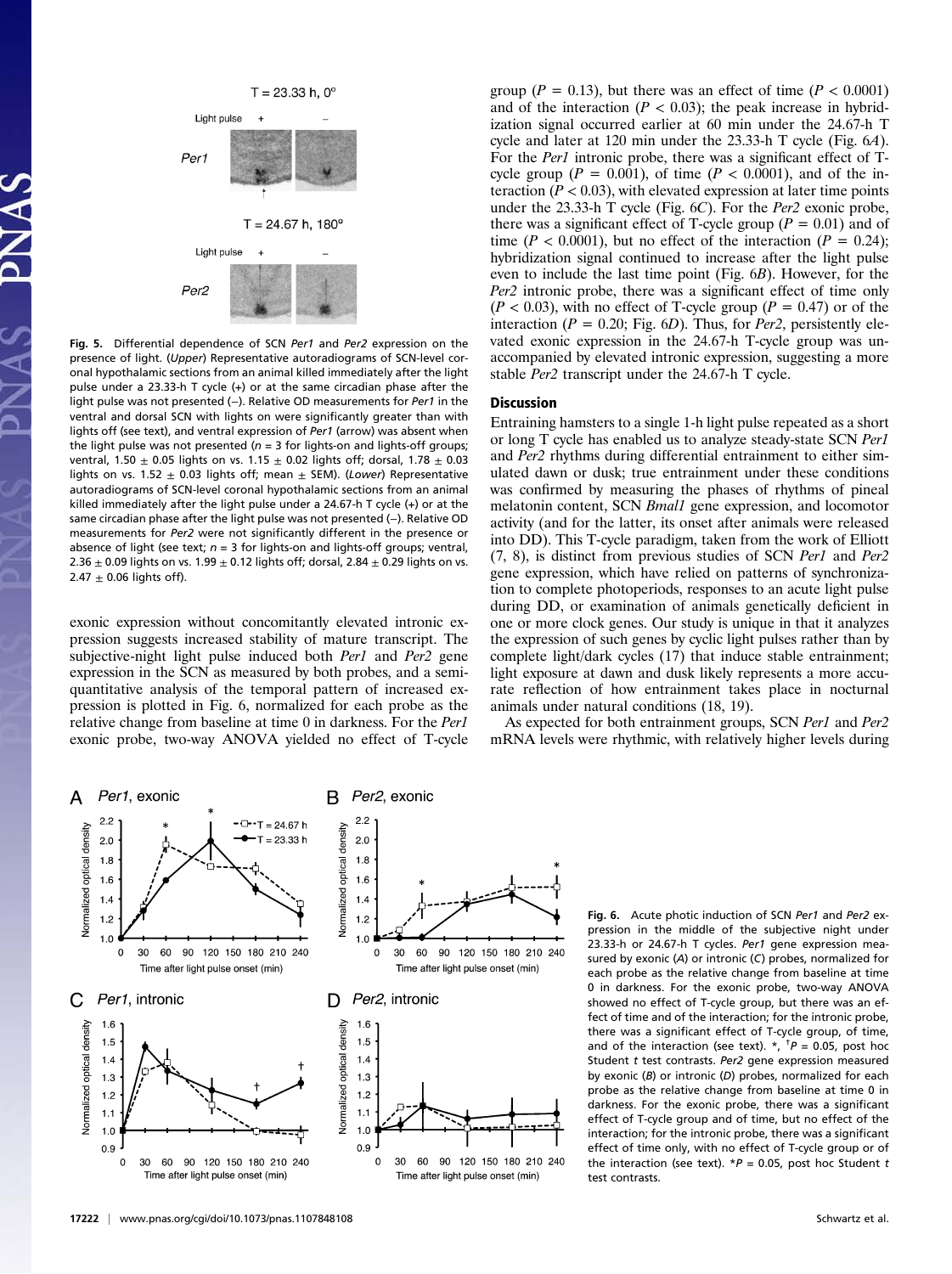the subjective day than night. The expression of Per2 lagged that of Per1, so that Per1 (but not Per2) was expressed immediately at the end of the dawn  $(0^{\circ})$  light pulse of the 23.33-h T cycle, whereas Per2 (but not Per1) was expressed at the end of the dusk (180°) light pulse of the 24.67-h T cycle. Importantly, our results revealed fundamental differences in the effects of light on Per expression when entrainment was accomplished by advances or delays. The dawn (advancing) light pulse of the short T cycle acted to acutely elevate Per1 mRNA from its low baseline level characteristic of the preceding subjective night; this was especially evident in the ventrolateral subregion of the SCN, as would be predicted in hamsters (20–22). In contrast, and surprisingly, the dusk (delaying) light pulse of the long T cycle had no acute effect on either Per1 or Per2 mRNA, but entrainment of the clock to the long T cycle somehow altered Per2 steady-state regulation, resulting in a Per2 mRNA rhythm with subjective day levels of increased amplitude and extended duration. In this way, morning light advanced the onset of the Per1 mRNA rhythm, whereas evening light delayed the offset of the Per2 mRNA rhythm. We do not believe that these contrasting effects represented an artifact of the specific T cycles we selected, e.g., that one of the cycles might have been further from the species-natural τ than the other. Both cycles led to entrainment of  $100\%$  of our hamsters, and lie just within the limits of stable entrainment of hamsters to a single 1-h light pulse (with estimated 50% of animals entrained under 24.7- to 24.8-h and 23.1- to 23.2-h cycles) (8, 23).

To begin to understand the molecular mechanisms that might underlie the change in the Per2 mRNA expression pattern, we probed the state of the circadian clock in the SCN by analyzing the photoresponsiveness of Per1 and Per2 to a brief light pulse administered in the middle of the subjective night, when levels of both transcripts are at their minimum. For this experiment, we assumed that the durations of subjective day and night were compressed and decompressed equally under short and long T; we also ignored the possible complication of the animals' locomotor activity per se, which in the long T cycle began and ended earlier than in the short T cycle (Fig. 4). Our results using intronic and exonic probes hint that *Per1* transcription was sustained longer after administration of the photic stimulus during the short T cycle, although this was not associated with a T-cycle group difference in the rise and fall of the mature mRNA. Notably, entrainment to the long T cycle was associated with an apparent increase in Per2 mRNA stability, raising the possibility that the increased amplitude and extended duration of subjective-day Per2 under this T cycle was due to decreased mRNA degradation rather than elevated transcription. We note that regulation of Per2 mRNA degradation has been described previously in cell culture (24), and also that the Per2 gene (25) and the level and stabilization of PER2 protein (26–28) have been related to the length of  $\tau$ . Further studies will be required to determine the expression patterns of SCN PER2 protein under T-cycle entrainment, their possible relationships to entrainment aftereffects on  $\tau$ , and the potential role of behavioral activity per se on gene regulation.

There currently exists a large literature on the circadian phaseshifting effects of an acute light pulse given to animals in DD, with advances or delays of rhythm phase depending on the phase of light administration (in the late or early subjective night, respectively). A recurring theme of this work is that advance and delay phase shifts are not simply mirror images of each other but instead appear to exhibit some fundamentally different features, e.g., in the duration of transients, pharmacological sensitivity, and underlying signal transduction pathways (29). Here we show that T-cycle entrainment by advances or delays relies on dawn or dusk light pulses that also exhibit essentially different features: a pulse at dawn advances the clock, advancing the onset of the Per1 rhythm and acutely increasing mRNA transcription,

whereas a pulse at dusk delays the clock, delaying the offset of the Per2 rhythm and tonically increasing mRNA stability. We anticipate that the signaling pathways mediating these contrasting effects should be distinct; indeed, a recent report is consistent with this view, demonstrating that entrainment to short or long T cycles is differentially inhibited by pharmacological blockade of SCN nitric oxide levels (23).

Our finding of differential aftereffects in DD after entrainment to the short or long T cycles is interesting. Animals entrained to the short T cycle and placed in DD quickly lengthened their rhythm toward the species-natural  $\tau$ , whereas those entrained to the long T cycle maintained their long cycle length even in DD. This dichotomy—that entrainment to the short T cycle must require a daily advance of the clock's phase, whereas entrainment to the long T cycle entails a matching change of the clock's period—recalls the two major models for circadian photoentrainment (1, 2, 30). The discrete (nonparametric, phasic) model proposes that entrainment is the result of daily lightinduced phase shifts, as predicted by a phase–response curve. The continuous (parametric, tonic) model, in contrast, proposes that entrainment occurs by a change in the oscillator's velocity that approximates its period to that of the entraining photocycle. Natural entrainment to the light/dark cycle may involve both phasic and tonic effects of light, and we speculate that the former might act in the morning on Per1 transcription and the latter might act in the evening on Per2 degradation.

The clock in the SCN has been modeled as a complex pacemaker consisting of two mutually coupled circadian oscillators, a morning oscillator (M) accelerated by light and synchronized to dawn and an evening oscillator (E) decelerated by light and synchronized to dusk (31, 32). It has been proposed that M and E oscillators might represent transcription-translation loops of clock genes, with *Per1* a part of M and *Per2* a part of E  $(33)$ . Evidence both for and against this proposition has been gathered using animals genetically deficient in Per and Cry genes  $(6, 34-$ 37), although Per1- and Per2-deficient mice can show intact phase-shifting responses. Though our results do link Per1 with dawn and Per2 with dusk, they intimate that M and E oscillator components are not only affected by different genes but also may be entrained by distinct molecular mechanisms.

#### Experimental Procedures

Animals. Male Syrian hamsters (Mesocricetus auratus; Charles River), 21 d old at time of delivery to the laboratory, were housed individually in clear polycarbonate cages contained within well-ventilated, light-proof environmental cabinets isolated in an animal facility. Food and water were freely available and replenished at irregular hours. Light (300-400  $\vert x \vert$  at the midcage level) was provided by 15-watt cool-white fluorescent tubes mounted above the shelves and automatically controlled by a programmable timer. Animals were exposed to a 1-h light pulse presented every 23.33 h (23.33-h T cycle) or every 24.67 h (24.67-h T cycle) and maintained (entrained) for 12–16 wk unless otherwise indicated. Dim red light was used for animal care and husbandry when necessary. All behavioral experiments were conducted at the University of Massachusetts Medical School and performed in compliance with the Animal Care and Use Committees of the University of Massachusetts Medical School and the National Institutes of Health Guide for the Care and Use of Laboratory Animals.

For measurement of locomotor (wheel-running) activity, a microswitch on the outside of each cage was activated by the rotation of a 125-mm (diameter) metal running wheel; the number of switch closures per 15-min interval was automatically recorded, stored on hard disk by an IBM computerbased data acquisition system (Dataquest; Mini-Mitter), and plotted for each animal as an actogram.

Melatonin Assays. Melatonin content from individual sonicated pineal glands was measured by ELISA (IBL International), according to the protocol of von Gall et al. (38). Briefly, duplicate supernatants of each homogenized pineal were incubated overnight with a rabbit polyclonal antibody and a known amount of biotinylated melatonin. After several rinses, the bound melatonin was exposed to a colorimetric reaction and the concentration calculated